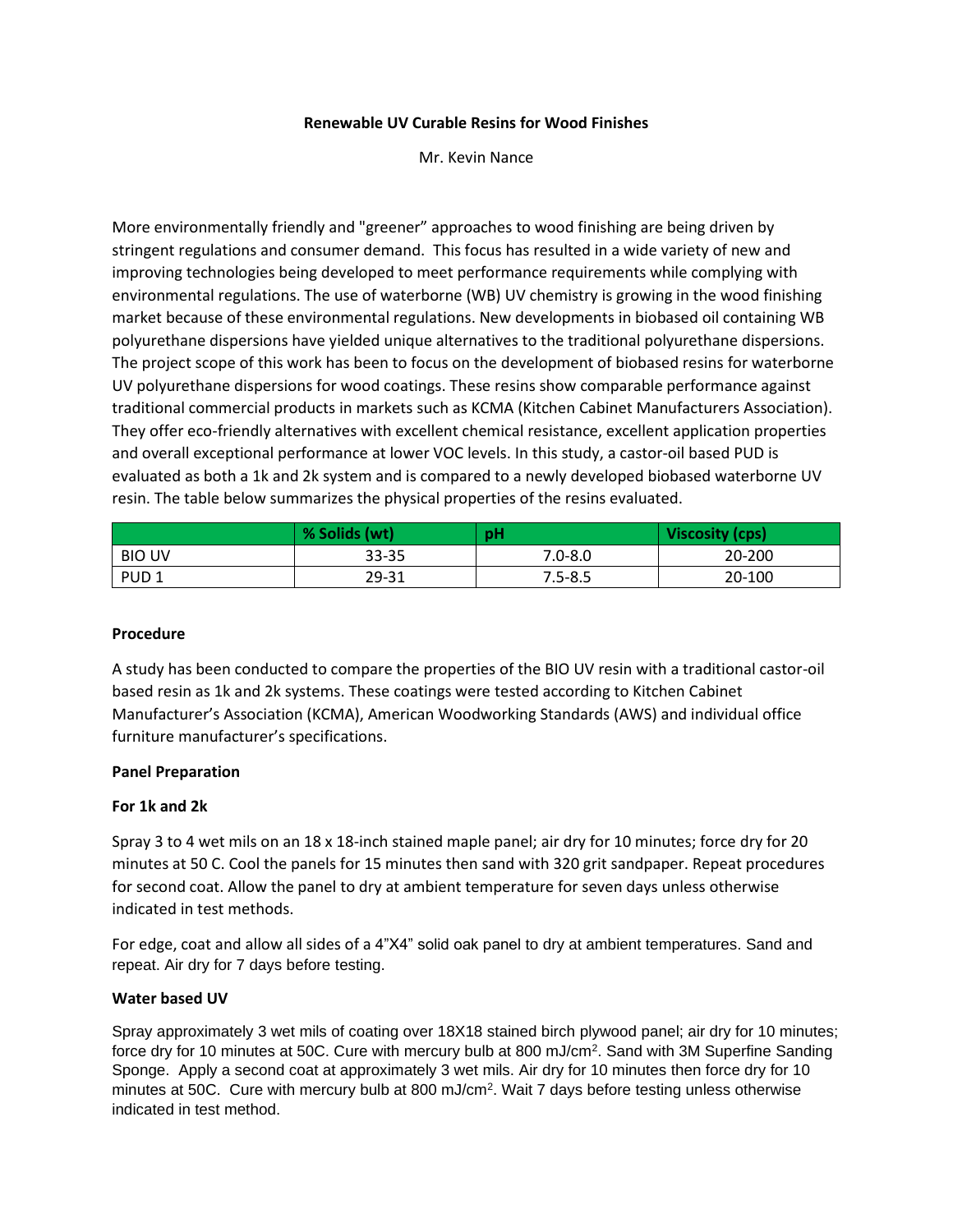For edge soak, coat and cure all sides of a 4"X4" solid oak panel. Sand and repeat. Cure with mercury bulb at 800 mJ/cm<sup>2</sup>. Airdry for 7 days before testing.

## **Formulations**

|                          | PUD <sub>1</sub> | <b>BIO UV</b> |
|--------------------------|------------------|---------------|
| PUD <sub>1</sub>         | 84.34            | 0             |
| <b>BIO UV</b>            | 0                | 95.73         |
| <b>Defoamer</b>          | 0.35             | 0.20          |
| <b>Surfactant</b>        | 0.42             | 0.39          |
| Water                    | 7.56             | 0             |
| <b>Cosolvent 1</b>       | 2.33             | 0             |
| <b>Coslvent 2</b>        | 4.65             | 0             |
| <b>Rheology Modifier</b> | 0.35             | 0.70          |
| <b>Matting Agent</b>     | 0                | 2.00          |
| Photoinitator            | $\mathbf 0$      | .98           |
|                          |                  |               |
| Solids (wt)              | 28.5             | 34.5          |
| Solids (vol)             | 25.6             | 31.4          |
| VOC (g/I)                | 200              | 38            |
| Gloss (60°)              | 89.4             | 90.1          |

## **Data**

*Koenig Pendulum Hardness:*

# **1k and 2K**

Make a 150-micron drawdown on a glass panel. Air dry and measure Koenig Pendulum hardness in seconds at 1 day and 7 days after cure.

#### **Bio UV**

Make a 150-micron drawdown on a glass panel. Airdry for 10 minutes. Force dry at 50C for 10 minutes. Cure with mercury bulb at 800 mJ/cm<sup>2</sup>. Measure Koenig Pendulum Hardness seconds before UV cure and 1 day and 7 days after cure.

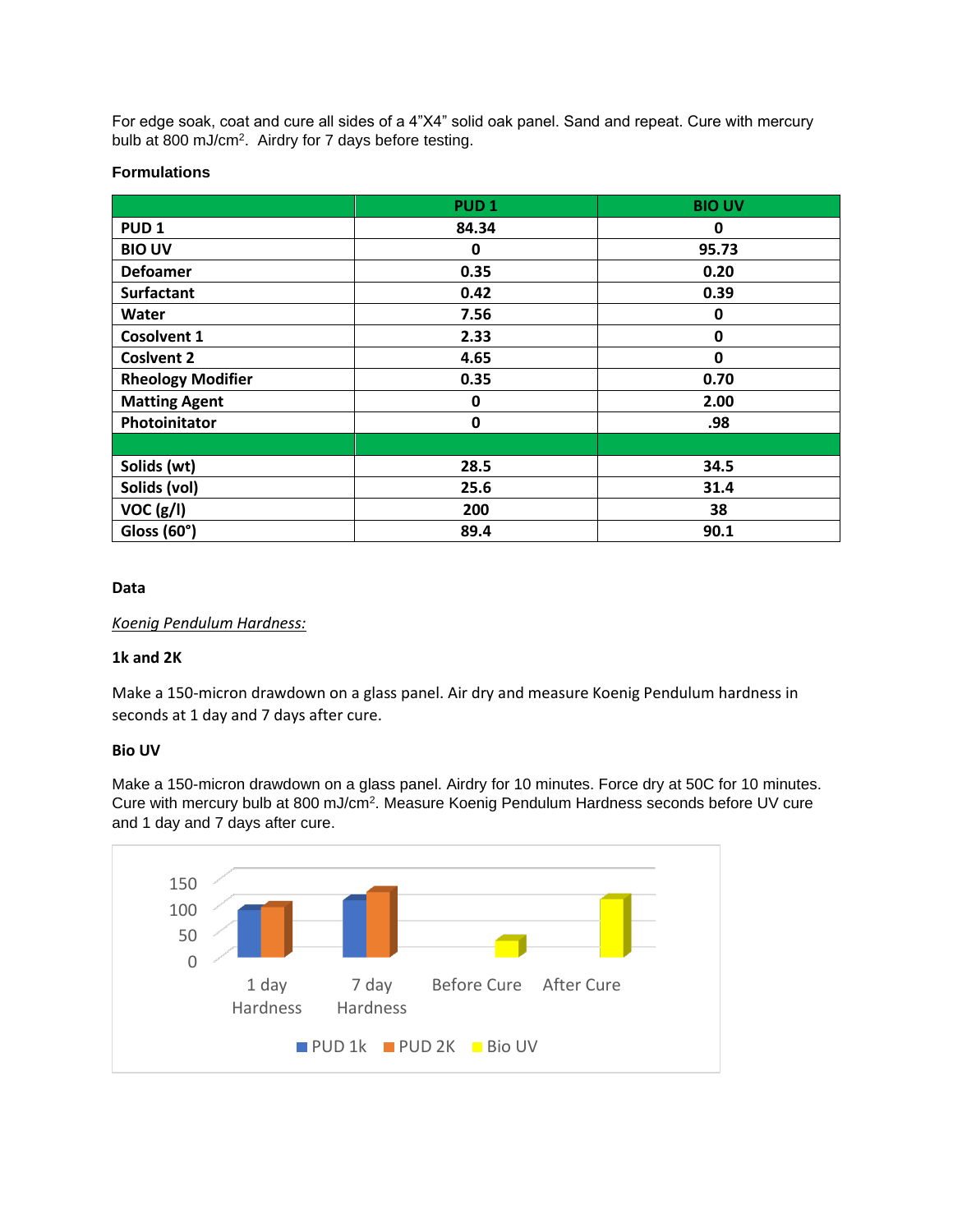## Chemical/Stain Resistance:

Place a 7/8-inch diameter filter paper on the test panel and saturate with the chemical/stain. Cover with watch glass. Wait recommended time according to the specification. Remove chemical/stain and wash the surface of the panel with water. Rate each chemical/stain on a scale of 0 to 5 with 0 being complete destruction of the film and 5 being no effect on the film.



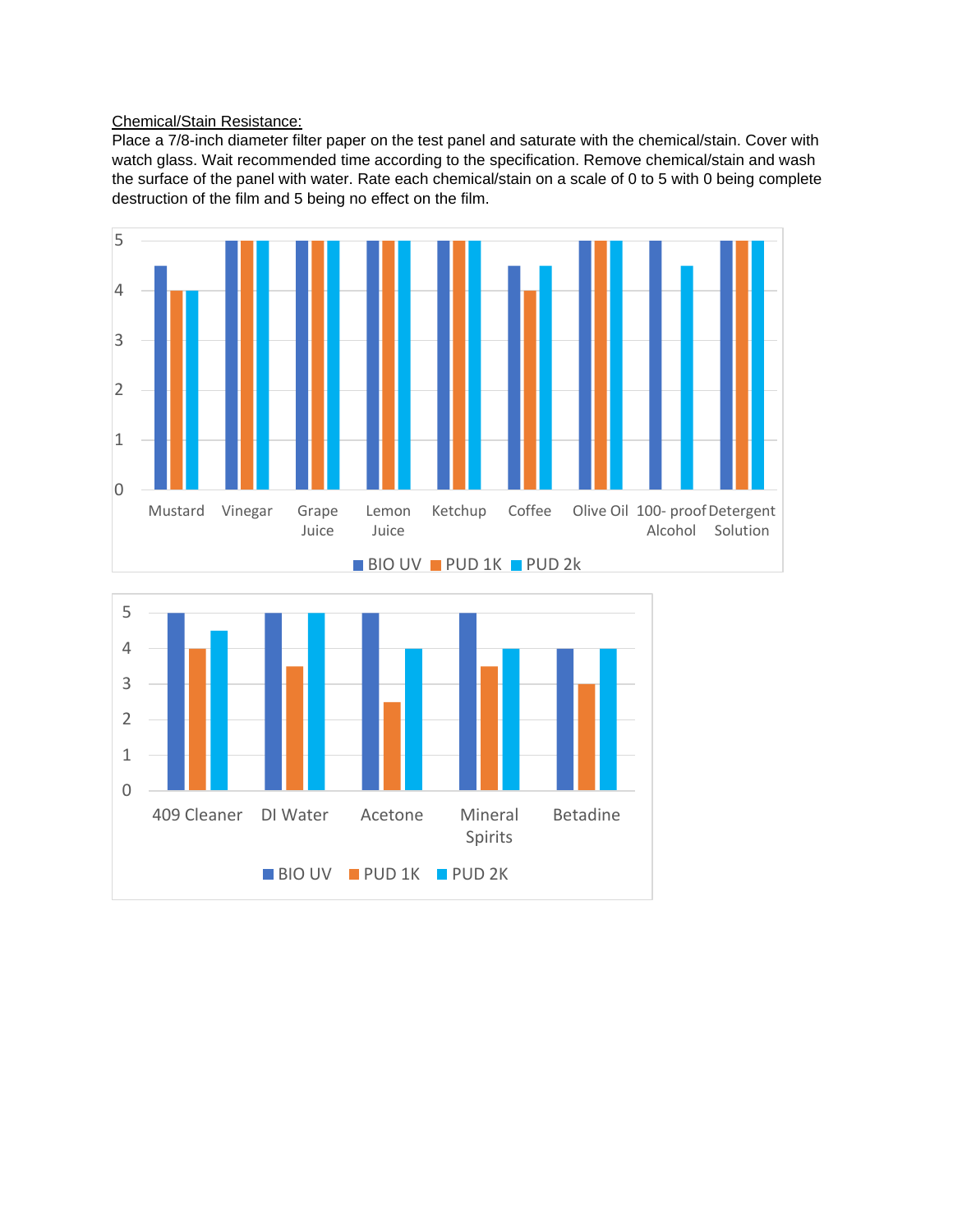

## Boiling Water Resistance:

Apply 10 ml boiling water to the test panel. Place a ceramic coffee cup full of boiling water on top of the 10 ml of water. Wait 1 hour. Remove the cup and wipe with paper towel. Wait 24 hours. Evaluate for whitening, blushing and blistering.



# Scrape Adhesion**:**

Cut a 4X4 inch piece from each test panel. Test adhesion with a BYK Balanced Beam Scrape Adhesion and Mar Tester with 5 Kg of weight using the loop stylus. Rate on a pass/ fail scale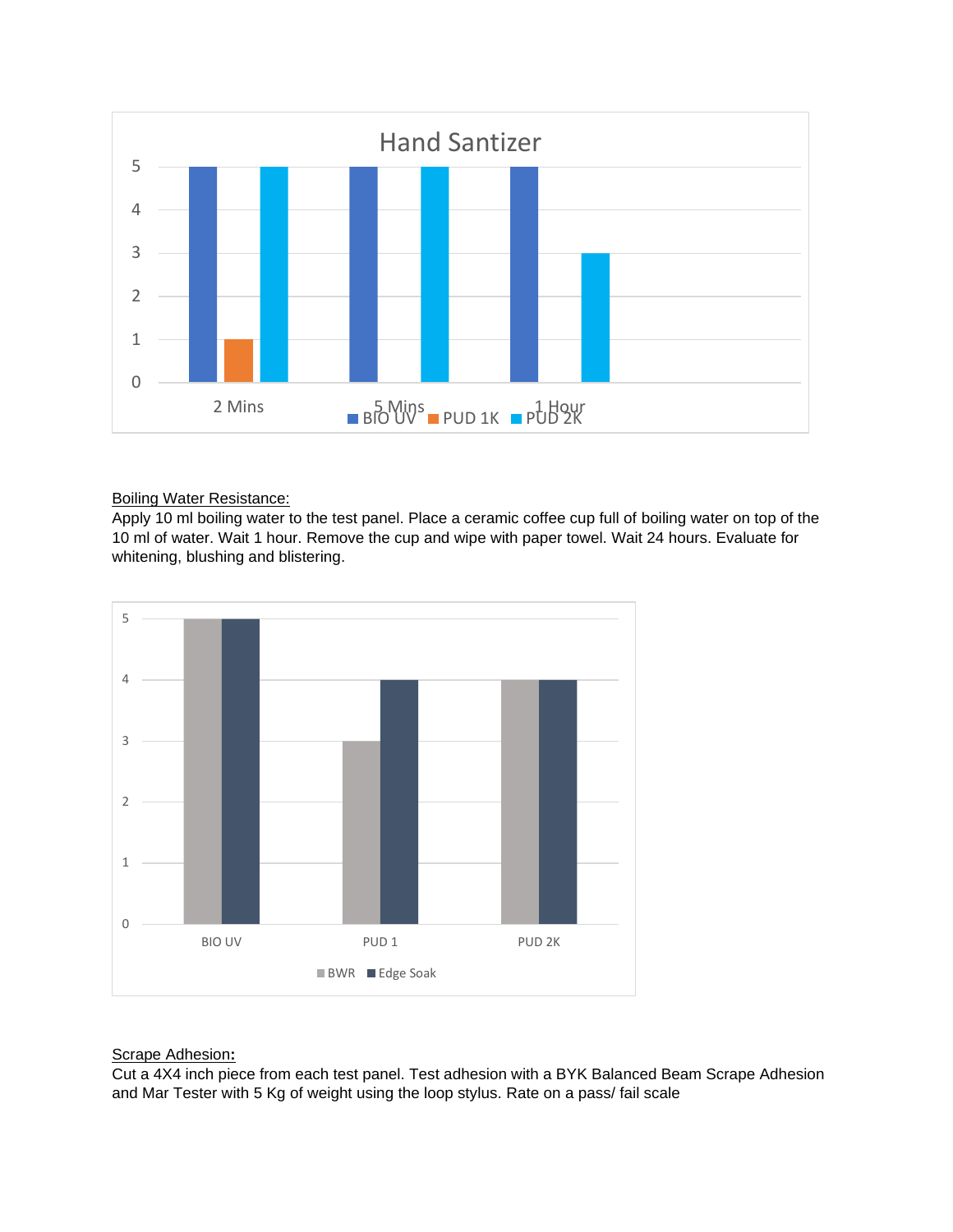| <b>BIO UV</b> | <b>PUD 1K</b> | <b>PUD 2K</b> |
|---------------|---------------|---------------|
| pass          | pass          | pass          |

## **Ball Point Pen Indentation:**

Cut a 4X4 inch piece from each test panel. Test for ball point pen indentation with a BYK Balanced Beam Scrape Adhesion and Mar Tester with 500 grams of weight using the small pen #5785. Wait 1 hour before evaluating the panel. Any indentation that can be seen from 24 inches is considered a failure.

| <b>BIO UV</b> | <b>PUD 1K</b> | <b>PUD 2K</b> |
|---------------|---------------|---------------|
| pass          | pass          | pass          |

## **Scratch Resistance**

The coatings are scratched with a green Scotch Brite scrub pad with a 200-gram weight applied (10 double rubs). The gloss is measured before and after the rubs and the % gloss lost is reported. The lower the number, the higher the performance.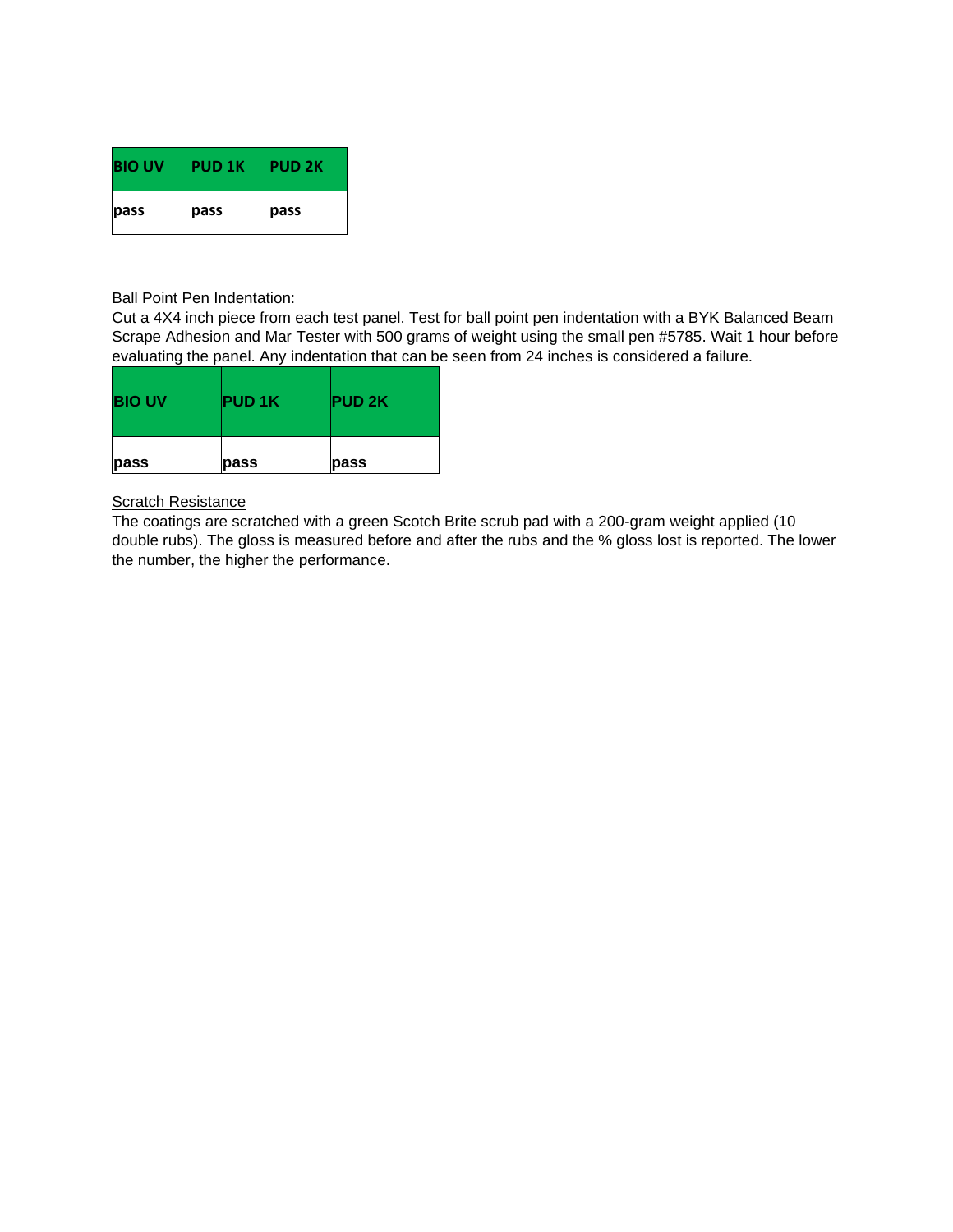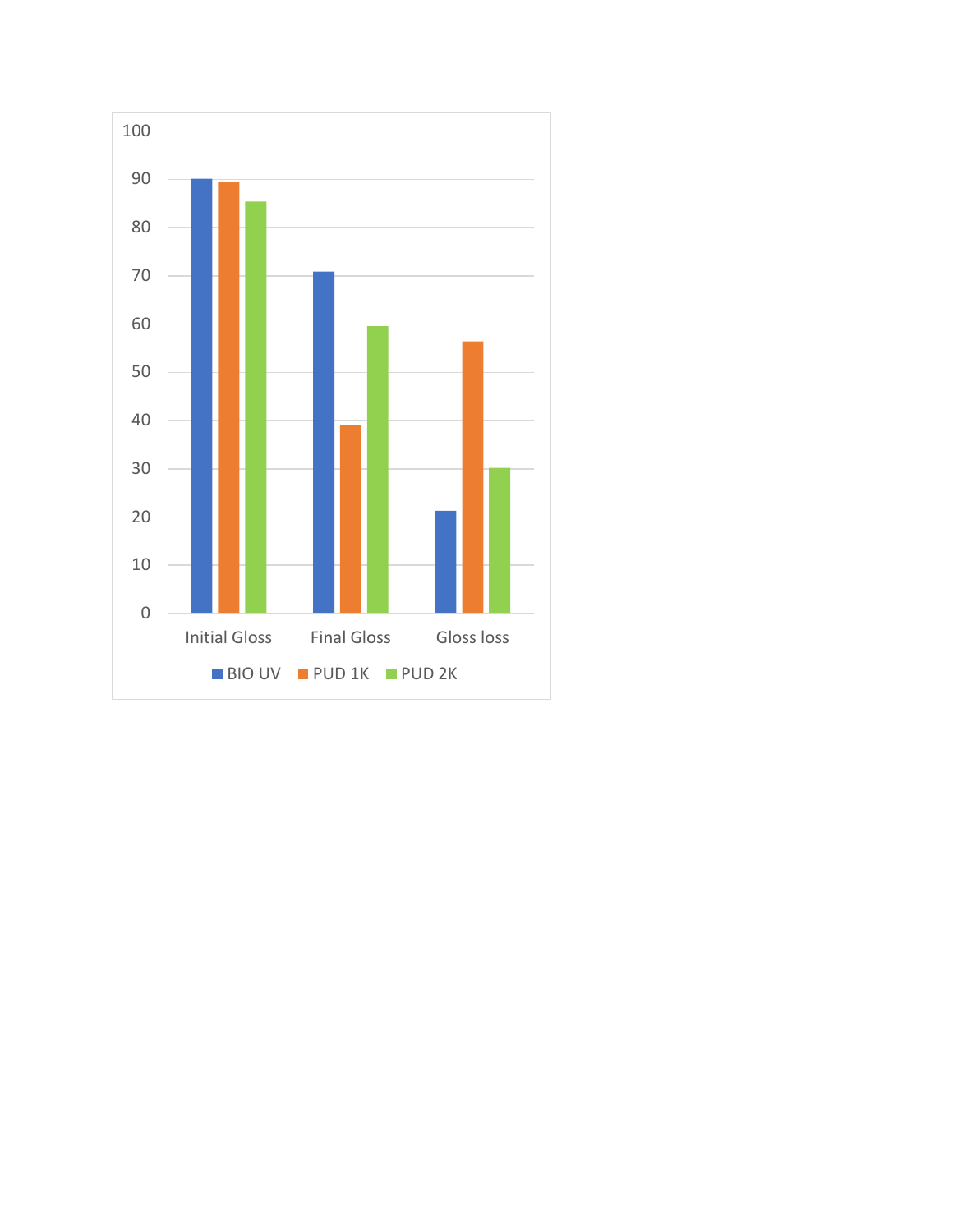# Wood Warmth



Clarity over stain

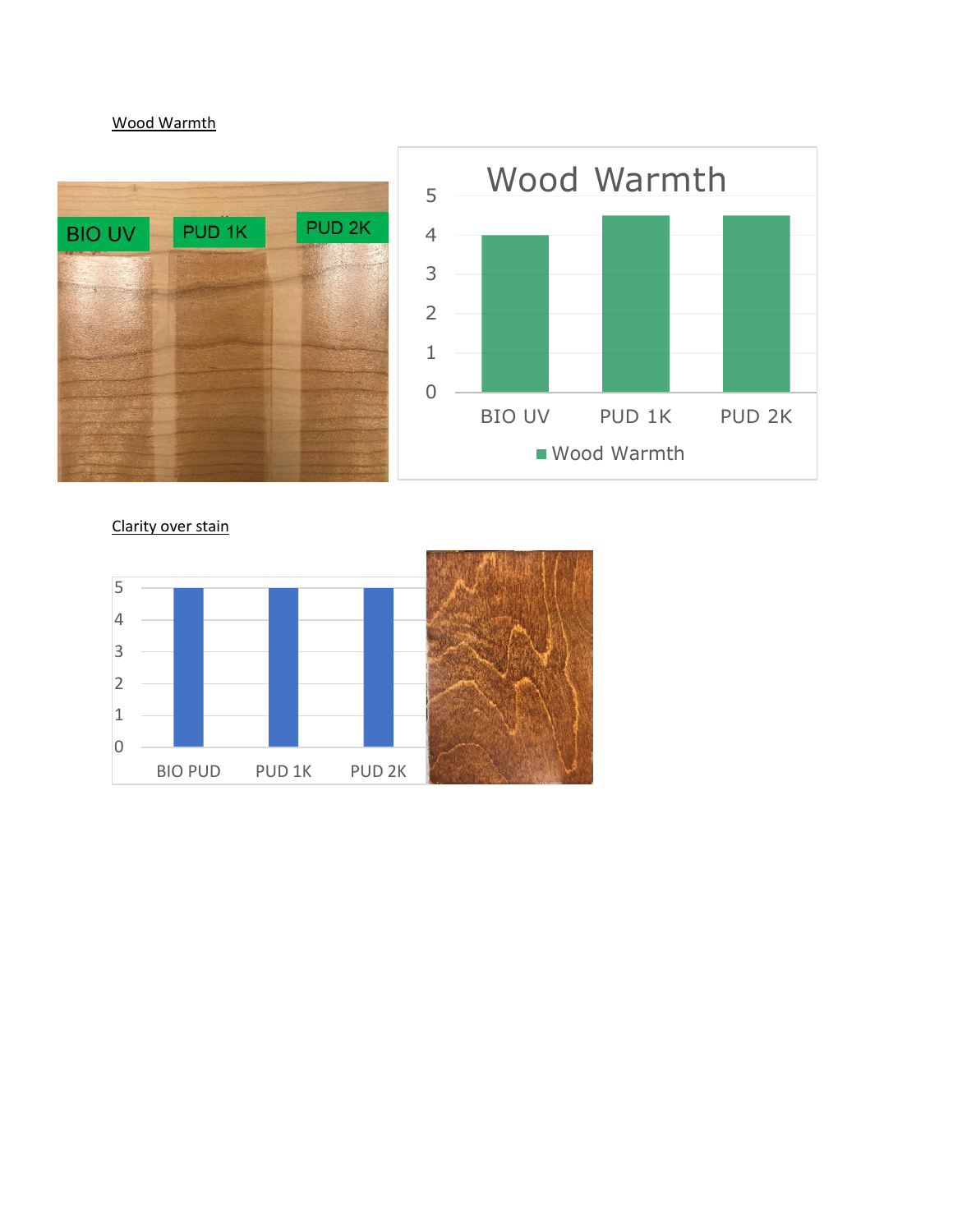



#### QUV Data



# **Discussion**

The WB biobased UV coating in this study performed very well in all tests as specified by KCMA, AWS and furniture manufacturer standards. The WB renewable UV resin performance better than a traditional 1k castor-based PUD by giving better chemical resistance and developing hardness/ block